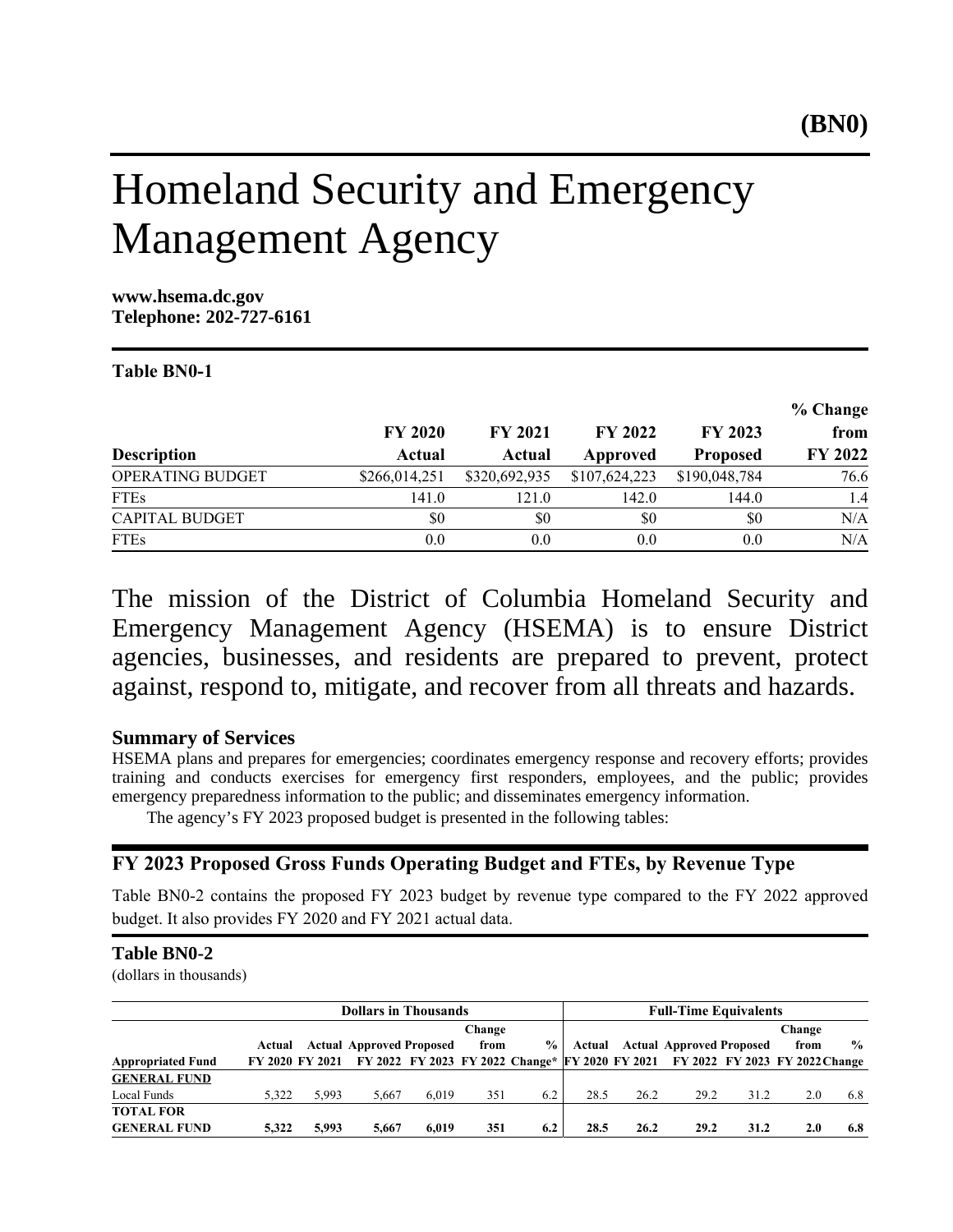#### **Table BN0-2**

(dollars in thousands)

|                                    |                 |         | <b>Dollars in Thousands</b>     |                                                 |              |               |        |       | <b>Full-Time Equivalents</b>    |       |                                |               |
|------------------------------------|-----------------|---------|---------------------------------|-------------------------------------------------|--------------|---------------|--------|-------|---------------------------------|-------|--------------------------------|---------------|
|                                    |                 |         |                                 |                                                 | Change       |               |        |       |                                 |       | Change                         |               |
|                                    | Actual          |         | <b>Actual Approved Proposed</b> |                                                 | from         | $\frac{0}{0}$ | Actual |       | <b>Actual Approved Proposed</b> |       | from                           | $\frac{0}{0}$ |
| <b>Appropriated Fund</b>           | FY 2020 FY 2021 |         |                                 | FY 2022 FY 2023 FY 2022 Change* FY 2020 FY 2021 |              |               |        |       |                                 |       | FY 2022 FY 2023 FY 2022 Change |               |
| <b>FEDERAL</b><br><b>RESOURCES</b> |                 |         |                                 |                                                 |              |               |        |       |                                 |       |                                |               |
| <b>Federal Grant Funds</b>         | 257,738         | 312,593 | 101,957                         | 184,030                                         | 82,073       | 80.5          | 112.5  | 94.8  | 112.8                           | 112.8 | $0.0\,$                        | $0.0\,$       |
| <b>TOTAL FOR</b>                   |                 |         |                                 |                                                 |              |               |        |       |                                 |       |                                |               |
| <b>FEDERAL</b>                     |                 |         |                                 |                                                 |              |               |        |       |                                 |       |                                |               |
| <b>RESOURCES</b>                   | 257,738         | 312,593 | 101.957                         | 184,030                                         | 82,073       | 80.5          | 112.5  | 94.8  | 112.8                           | 112.8 | 0.0                            | 0.0           |
| <b>INTRA-DISTRICT</b>              |                 |         |                                 |                                                 |              |               |        |       |                                 |       |                                |               |
| <b>FUNDS</b>                       |                 |         |                                 |                                                 |              |               |        |       |                                 |       |                                |               |
| Intra-District Funds               | 2,954           | 2,106   | $\mathbf{0}$                    | $\theta$                                        | $\mathbf{0}$ | N/A           | 0.0    | 0.0   | 0.0                             | 0.0   | 0.0                            | N/A           |
| <b>TOTAL FOR</b>                   |                 |         |                                 |                                                 |              |               |        |       |                                 |       |                                |               |
| <b>INTRA-DISTRICT</b>              |                 |         |                                 |                                                 |              |               |        |       |                                 |       |                                |               |
| <b>FUNDS</b>                       | 2,954           | 2,106   | $\bf{0}$                        | $\mathbf{0}$                                    | $\mathbf{0}$ | N/A           | 0.0    | 0.0   | 0.0                             | 0.0   | 0.0                            | N/A           |
| <b>GROSS FUNDS</b>                 | 266,014         | 320.693 | 107.624                         | 190.049                                         | 82,425       | 76.6          | 141.0  | 121.0 | 142.0                           | 144.0 | 2.0                            | 1.4           |

\*Percent change is based on whole dollars.

Note: If applicable, for a breakdown of each Grant (Federal and Private) and Special Purpose Revenue type, please refer to Schedule 80 Agency Summary by Revenue Source in the FY 2023 Operating Appendices located on the Office of the Chief Financial Officer's website.

## FY 2023 Proposed Operating Budget, by Comptroller Source Group

Table BN0-3 contains the proposed FY 2023 budget at the Comptroller Source Group (object class) level compared to the FY 2022 approved budget. It also provides FY 2020 and FY 2021 actual expenditures.

## **Table BN0-3**

(dollars in thousands)

|                                            |                |                |                |                 | Change  |            |
|--------------------------------------------|----------------|----------------|----------------|-----------------|---------|------------|
|                                            | Actual         | Actual         | Approved       | <b>Proposed</b> | from    | Percentage |
| <b>Comptroller Source Group</b>            | <b>FY 2020</b> | <b>FY 2021</b> | <b>FY 2022</b> | FY 2023         | FY 2022 | Change*    |
| 11 - Regular Pay - Continuing Full Time    | 7,500          | 7,314          | 9,207          | 8,840           | $-368$  | $-4.0$     |
| 12 - Regular Pay - Other                   | 4,931          | 5,312          | 5,143          | 6,307           | 1,164   | 22.6       |
| 13 - Additional Gross Pay                  | 377            | 355            | 224            | 156             | $-68$   | $-30.4$    |
| 14 - Fringe Benefits - Current Personnel   | 2,778          | 2,659          | 3,301          | 3,423           | 123     | 3.7        |
| 15 - Overtime Pay                          | 1,396          | 427            | 354            | 525             | 170     | 48.1       |
| <b>SUBTOTAL PERSONAL SERVICES (PS)</b>     | 16,983         | 16,066         | 18,229         | 19,251          | 1,021   | 5.6        |
| 20 - Supplies and Materials                | 61             | 78             | 94             | 123             | 29      | 30.3       |
| 31 - Telecommunications                    |                | 52             | 10             | 11              |         | 7.5        |
| 32 - Rentals - Land and Structures         | $\Omega$       |                |                | 3,622           | 3,622   | N/A        |
| 40 - Other Services and Charges            | 1,220          | 1,277          | 2,764          | 2,454           | $-310$  | $-11.2$    |
| 41 - Contractual Services - Other          | 1,949          | 2,479          | 3,990          | 5,703           | 1,713   | 42.9       |
| 50 - Subsidies and Transfers               | 244,138        | 298,710        | 81,575         | 158,140         | 76,565  | 93.9       |
| 70 - Equipment and Equipment Rental        | 1,663          | 2,030          | 962            | 746             | $-216$  | $-22.5$    |
| <b>SUBTOTAL NONPERSONAL SERVICES (NPS)</b> | 249,032        | 304,627        | 89,395         | 170,798         | 81,403  | 91.1       |
| <b>GROSS FUNDS</b>                         | 266,014        | 320,693        | 107,624        | 190,049         | 82,425  | 76.6       |

\*Percent change is based on whole dollars.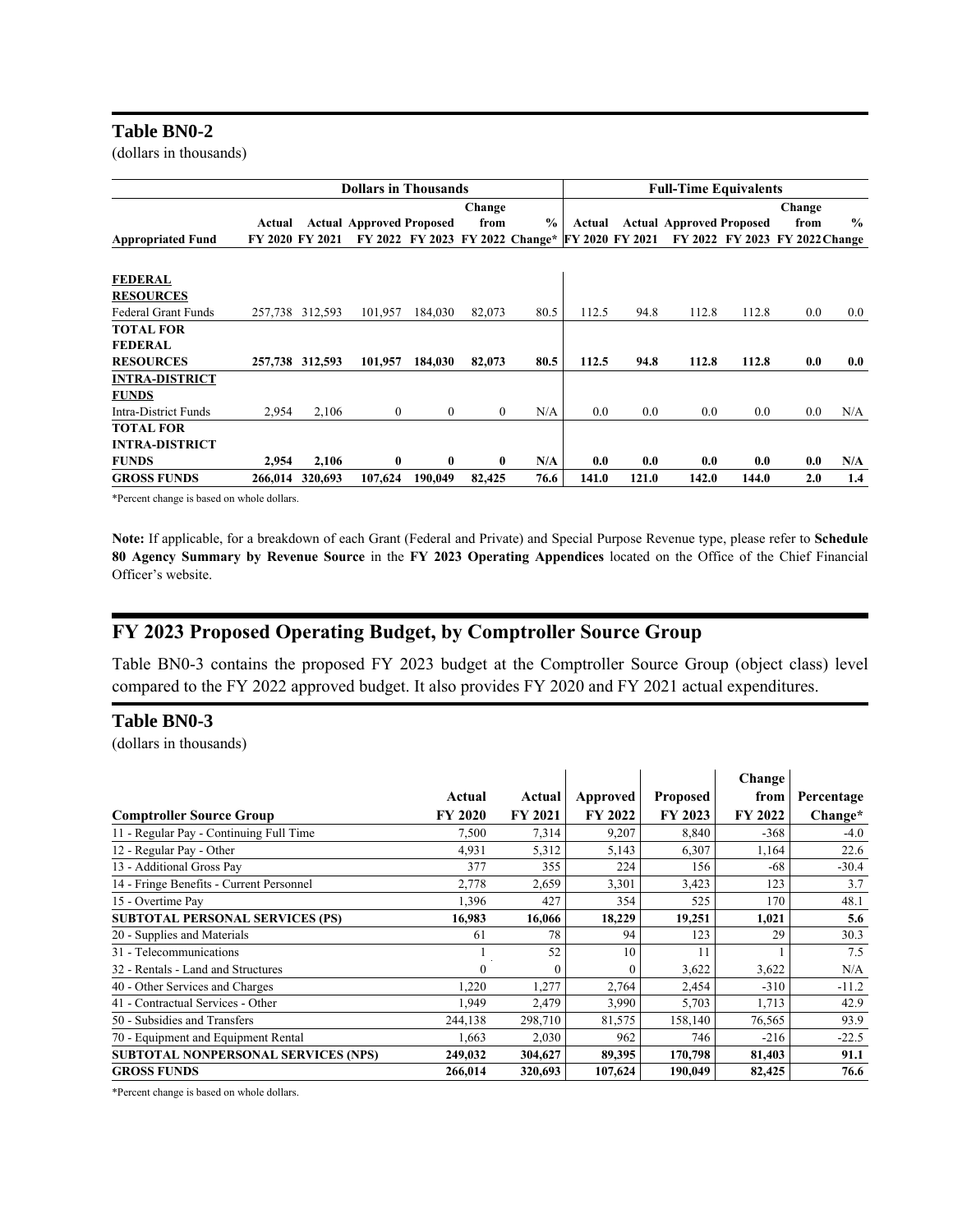## FY 2023 Proposed Operating Budget and FTEs, by Division/Program and Activity

Table BN0-4 contains the proposed FY 2023 budget by division/program and activity compared to the FY 2022 approved budget. It also provides FY 2020 and FY 2021 actual data. For a more comprehensive explanation of divisions/programs and activities, please see the Division/Program Description section, which follows the table.

## **Table BN0-4**

(dollars in thousands)

| Change                                                                                                                                                 |         |
|--------------------------------------------------------------------------------------------------------------------------------------------------------|---------|
|                                                                                                                                                        | Change  |
| <b>Actual Approved Proposed</b><br>from<br>Actual<br><b>Actual Approved Proposed</b><br>Actual                                                         | from    |
| FY 2020<br>FY 2021<br>FY 2022<br>FY 2023<br>FY 2022<br>FY 2020<br>FY 2023 FY 2022<br>FY 2021<br>FY 2022<br><b>Division/Program and Activity</b>        |         |
| (1000) AGENCY MANAGEMENT                                                                                                                               |         |
| $\mathbf{0}$<br>$\boldsymbol{0}$<br>$\mathbf{0}$<br>$\boldsymbol{0}$<br>134<br>0.0<br>0.0<br>0.0<br>0.0<br>(1040) Information Technology               | 0.0     |
| (1305) IT Support for HSEMA                                                                                                                            |         |
| $\boldsymbol{0}$<br>$\boldsymbol{7}$<br>$\boldsymbol{0}$<br>$\boldsymbol{0}$<br>$\boldsymbol{0}$<br>0.0<br>0.0<br>0.0<br>0.0<br>Operations (DC 5%)     | 0.0     |
| (1306) Community Outreach and                                                                                                                          |         |
| 951<br>1,079<br>163<br>7.2<br>5.0<br>611<br>915<br>5.1<br>4.0<br>Media Preparedness                                                                    | 1.0     |
| (1309) Policy and Emergency                                                                                                                            |         |
| 37<br>156<br>166<br>301<br>338<br>2.1<br>1.7<br>2.0<br>2.0<br>Preparedness Council                                                                     | 0.0     |
| 2.6<br>585<br>661<br>595<br>628<br>33<br>3.0<br>3.0<br>3.0<br>(1310) Special Events                                                                    | $0.0\,$ |
| 5<br>$\mathbf{0}$<br>$\mathbf{0}$<br>$\boldsymbol{0}$<br>$\mathbf{0}$<br>1.1<br>0.0<br>0.0<br>0.0<br>(1312) Homeland Security/State                    | 0.0     |
| (1320) All Hazards Emergency                                                                                                                           |         |
| 1,194<br>723<br>1,311<br>254<br>7.0<br>5.2<br>5.0<br>7.0<br>1,056<br><b>Support Services</b>                                                           | 2.0     |
| (1325) District Strategy $&$                                                                                                                           |         |
| 237<br>307<br>600<br>293<br>0.0<br>2.5<br>2.0<br>2.0<br>166<br>Performance Support                                                                     | 0.0     |
| (1338) EOC & JAHOC Situational                                                                                                                         |         |
| 61<br>$\boldsymbol{0}$<br>$\boldsymbol{0}$<br>$\mathbf{0}$<br>$\mathbf{0}$<br>0.0<br>0.0<br>0.0<br>0.0<br>Awareness Tech Des                           | 0.0     |
| 18<br>$\mathbf{0}$<br>$\boldsymbol{0}$<br>$\mathbf{0}$<br>$\mathbf{0}$<br>0.0<br>0.0<br>0.0<br>0.0<br>(1339) Situational Awareness Tools               | 0.0     |
| SUBTOTAL (1000) AGENCY                                                                                                                                 |         |
| 3,270<br>3,955<br>780<br>20.4<br>16.0<br>19.0<br>2,404<br>3,174<br>17.1<br><b>MANAGEMENT</b>                                                           | 3.0     |
| (2000) PLANS AND PREPAREDNESS                                                                                                                          |         |
| 3,329<br>1,662<br>$-678$<br>3.1<br>3.4<br>3.0<br>10.0<br>2,755<br>2,340<br>$(2100)$ Planning                                                           | 7.0     |
| (2101) IC3 Program Manager/Incident                                                                                                                    |         |
| 661<br>$\boldsymbol{0}$<br>$-32$<br>10.7<br>0.0<br>0.0<br>0.0<br>$-43$<br>32<br>Review Specialist                                                      | 0.0     |
| 76<br>32<br>350<br>$-350$<br>1.0<br>0.0<br>0.0<br>$\boldsymbol{0}$<br>2.0<br>(2102) Preparedness Support                                               | $-2.0$  |
| 254<br>$\overline{0}$<br>5.3<br>9.8<br>676<br>1,174<br>$-1,174$<br>0.8<br>0.0<br>(2103) Regional Planning - DC                                         | $-9.8$  |
| 8<br>$\boldsymbol{0}$<br>$\theta$<br>$\boldsymbol{0}$<br>0.8<br>0.0<br>63<br>1.1<br>0.0<br>(2104) Regional Preparedness Partnerships                   | 0.0     |
| 79<br>$\mathbf{0}$<br>$\boldsymbol{0}$<br>$\mathbf{0}$<br>$\boldsymbol{0}$<br>3.2<br>0.0<br>0.0<br>0.0<br>(2105) DCERS PMO Manager                     | 0.0     |
| 33<br>$\boldsymbol{0}$<br>$\overline{0}$<br>$\mathbf{0}$<br>16<br>2.1<br>1.7<br>0.0<br>0.0<br>(2106) Regional Preparedness Evaluation                  | 0.0     |
| $\theta$<br>422<br>557<br>51<br>$-51$<br>3.1<br>3.4<br>0.2<br>0.0<br>(2113) District Planning (Cont.)                                                  | $-0.2$  |
| (2132) Operational and                                                                                                                                 |         |
| $-22$<br>$\mathbf{0}$<br>$\mathbf{0}$<br>$\mathbf{0}$<br>0.0<br>0.0<br>0.0<br>255<br>3.2<br>Administrative Support                                     | 0.0     |
| (2133) Intelligence Analysis -                                                                                                                         |         |
| $-9$<br>185<br>$\boldsymbol{0}$<br>$\overline{0}$<br>$\theta$<br>1.1<br>0.0<br>0.0<br>0.0<br>Cyber Support                                             | 0.0     |
| 189<br>174<br>$\mathbf{0}$<br>$-174$<br>1.0<br>0.9<br>1.0<br>154<br>0.0<br>(2134) Regional Preparedness CI/KR                                          | $-1.0$  |
| $\boldsymbol{0}$<br>$\overline{0}$<br>$\boldsymbol{0}$<br>0.0<br>0.0<br>1,258<br>$-53$<br>16.0<br>0.0<br>(2182) Intelligence Analysis - DC (Cont.)     | 0.0     |
| 270<br>$-9$<br>$\mathbf{0}$<br>$\overline{0}$<br>$\mathbf{0}$<br>0.0<br>0.0<br>$0.0\,$<br>$0.0\,$<br>(2183) Cybersecurity Program                      | 0.0     |
| $\mathbf{0}$<br>$\mathbf{0}$<br>$\mathbf{0}$<br>267<br>0.0<br>0.0<br>2.0<br>0.0<br>$-267$<br>(2304) Regional Preparedness Partnerships                 | $-2.0$  |
| $\boldsymbol{0}$<br>$\boldsymbol{0}$<br>277<br>370<br>$-370$<br>0.0<br>0.0<br>3.0<br>0.0<br>(2306) Regional Preparedness System                        | $-3.0$  |
| (2308) Access & Functional Needs                                                                                                                       |         |
| $\boldsymbol{0}$<br>489<br>$-489$<br>2.0<br>168<br>66<br>2.1<br>1.7<br>0.0<br><b>Emergency Plan</b>                                                    | $-2.0$  |
| $\overline{0}$<br>$\boldsymbol{0}$<br>271<br>$\mathbf{1}$<br>$\boldsymbol{0}$<br>1.1<br>3.4<br>0.0<br>0.0<br>(2313) Regional Planning Coordin. (Cont.) | 0.0     |
| SUBTOTAL (2000) PLANS AND                                                                                                                              |         |
| 7,514<br>1.662<br>$-3.584$<br>4.406<br>5,247<br>54.1<br>16.0<br>23.0<br>10.0<br><b>PREPAREDNESS</b>                                                    | $-13.0$ |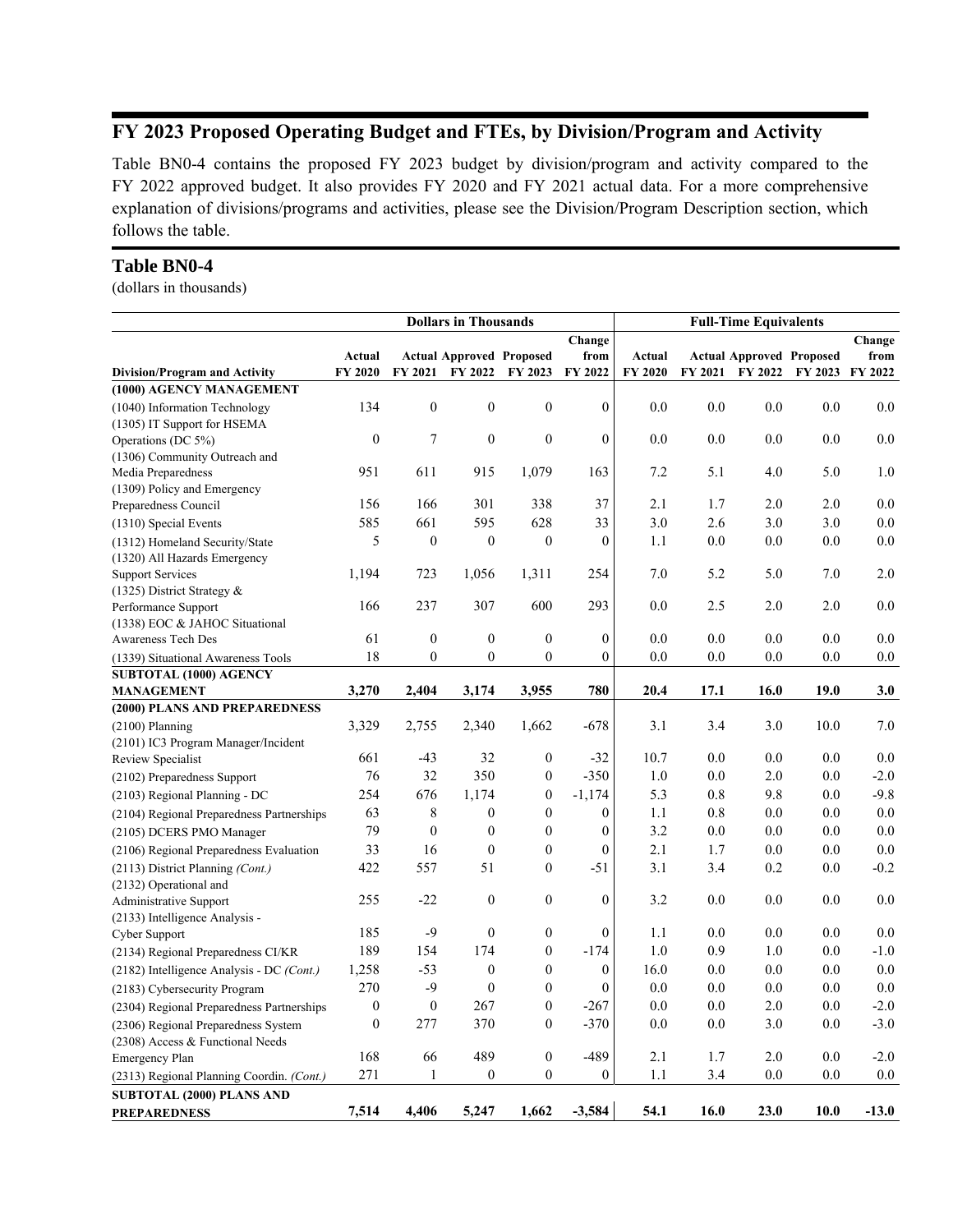## **Table BN0-4**

(dollars in thousands)

|                                           | <b>Dollars in Thousands</b> |                                 |                                 |                  | <b>Full-Time Equivalents</b> |         |         |                                 |         |         |
|-------------------------------------------|-----------------------------|---------------------------------|---------------------------------|------------------|------------------------------|---------|---------|---------------------------------|---------|---------|
|                                           |                             |                                 |                                 |                  | Change                       |         |         |                                 |         | Change  |
|                                           | Actual                      |                                 | <b>Actual Approved Proposed</b> |                  | from                         | Actual  |         | <b>Actual Approved Proposed</b> |         | from    |
| <b>Division/Program and Activity</b>      | FY 2020                     | FY 2021                         | FY 2022                         | FY 2023          | FY 2022                      | FY 2020 | FY 2021 | FY 2022                         | FY 2023 | FY 2022 |
| (3000) OPERATIONS                         |                             |                                 |                                 |                  |                              |         |         |                                 |         |         |
| (3100) Incident Command and Disaster      | 6,395                       | 5,907                           | 3,666                           | 3,754            | 88                           | 23.0    | 21.6    | 24.0                            | 22.5    | $-1.5$  |
| (3103) District Preparedness Bureau       | 0                           | $\boldsymbol{0}$                | $\boldsymbol{0}$                | 1,702            | 1,702                        | 0.0     | 0.0     | 0.0                             | 10.0    | 10.0    |
| (3105) Operations Support                 | 54                          | $\theta$                        | $\boldsymbol{0}$                | $\boldsymbol{0}$ | $\overline{0}$               | 0.0     | 0.0     | 0.0                             | 0.0     | 0.0     |
| (3106) EOC Enhancement Design             | 102                         | 165                             | $\overline{2}$                  | 3,622            | 3,620                        | 0.0     | 0.0     | 0.0                             | 0.0     | 0.0     |
| (3107) Operations Support                 | 8                           | $\boldsymbol{0}$                | 71                              | $\boldsymbol{0}$ | $-71$                        | 0.0     | $0.0\,$ | 0.0                             | 0.0     | 0.0     |
| (3109) Situational Awareness              |                             |                                 |                                 |                  |                              |         |         |                                 |         |         |
| <b>System Development</b>                 | 105                         | 623                             | $\boldsymbol{0}$                | $\boldsymbol{0}$ | $\boldsymbol{0}$             | 0.0     | 0.0     | 0.0                             | 0.0     | 0.0     |
| $(3111)$ Incident Coordination &          |                             |                                 |                                 |                  |                              |         |         |                                 |         |         |
| <b>Support Program</b>                    | 59                          | 562                             | 366                             | 1,505            | 1,138                        | 0.0     | 0.8     | 4.0                             | 9.5     | 5.5     |
| (3113) Situational Awareness Program      | 64                          | 124                             | 132                             | 0                | $-132$                       | 0.0     | $0.8\,$ | 1.0                             | 0.0     | $-1.0$  |
| (3115) District Logistics Ctr Equip DC 5% | 33                          | $\boldsymbol{0}$                | $\boldsymbol{0}$                | $\theta$         | $\mathbf{0}$                 | 0.0     | 0.0     | 0.0                             | 0.0     | 0.0     |
| (3116) Incident Management Team           |                             |                                 |                                 |                  |                              |         |         |                                 |         |         |
| Local Training                            | 59                          | $\mathbf{0}$                    | $\boldsymbol{0}$                | $\mathbf{0}$     | $\boldsymbol{0}$             | 0.0     | 0.0     | 0.0                             | 0.0     | 0.0     |
| (3136) Hazardous Materials Reporting      | 32                          | 32                              | 32                              | 32               | $\theta$                     | 0.0     | 0.0     | 0.0                             | 0.0     | 0.0     |
| (3363) Statewide Interoperability         |                             |                                 |                                 |                  |                              |         |         |                                 |         |         |
| Coordinator                               | 160                         | 209                             | 351                             | 348              | $-2$                         | 1.1     | 0.8     | 2.0                             | 2.0     | 0.0     |
| $(3402)$ Facilities & Logistics           | $-8$                        | 542                             | 1,313                           | 1,287            | $-26$                        | 0.0     | 5.1     | 6.0                             | 6.0     | $0.0\,$ |
| SUBTOTAL (3000) OPERATIONS                | 7,063                       | 8,165                           | 5,932                           | 12,250           | 6,318                        | 24.1    | 29.3    | 37.0                            | 50.0    | 13.0    |
| (4000) HOMELAND SECURITY                  |                             |                                 |                                 |                  |                              |         |         |                                 |         |         |
| <b>GRANTS</b>                             |                             |                                 |                                 |                  |                              |         |         |                                 |         |         |
| (4001) Homeland Security/State            | 26,250                      | 52                              | $\boldsymbol{0}$                | $\boldsymbol{0}$ | $\boldsymbol{0}$             | 0.0     | 0.0     | 0.0                             | 0.0     | 0.0     |
| (4100) Homeland Security/State            | 217,481                     | 298,642                         | 83,411                          | 162,340          | 78,929                       | 11.7    | 10.1    | 12.0                            | 12.0    | 0.0     |
| (4101) Homeland Security/State            | 136                         | 77                              | 159                             | 165              | 6                            | 1.0     | 0.9     | 1.0                             | 1.0     | 0.0     |
| (4124) Admin Finance                      | 562                         | 580                             | 575                             | 601              | 26                           | 4.1     | 3.4     | 4.0                             | 4.0     | 0.0     |
| (4305) Information Technology             | 1,578                       | 1,772                           | 2,137                           | 1,840            | $-297$                       | 11.5    | 9.3     | 8.0                             | 7.0     | $-1.0$  |
| (4306) HSEMA IT Upgrades                  | 255                         | -6                              | $\boldsymbol{0}$                | $\theta$         | $\overline{0}$               | 0.0     | 0.0     | 0.0                             | 0.0     | 0.0     |
| (4402) Facilities & Logistics             | 621                         | 173                             | $\theta$                        | $\mathbf{0}$     | $\theta$                     | 5.1     | 0.0     | 0.0                             | 0.0     | 0.0     |
| (4FA0) All Hazards Administration         | 419                         | 709                             | 1,351                           | 1,463            | 112                          | 2.0     | 1.7     | 2.0                             | 2.0     | 0.0     |
| (4FA1) Finance                            | 412                         | 328                             | 450                             | 478              | 27                           | 4.0     | 3.4     | 4.0                             | 4.0     | 0.0     |
| (4FA2) Human Resources                    | 385                         | 308                             | 401                             | 392              | $-9$                         | 3.0     | 2.6     | 3.0                             | 3.0     | $0.0\,$ |
| SUBTOTAL (4000) HOMELAND                  |                             |                                 |                                 |                  |                              |         |         |                                 |         |         |
| <b>SECURITY GRANTS</b>                    | 248,098                     | 302,635                         | 88,483                          | 167,278          | 78.795                       | 42.5    | 31.5    | 34.0                            | 33.0    | $-1.0$  |
| (5000) FUSION CENTER                      |                             |                                 |                                 |                  |                              |         |         |                                 |         |         |
| (5101) IC3 Program Manager/Incident       |                             |                                 |                                 |                  |                              |         |         |                                 |         |         |
| Review Specialist                         | 170                         | 955                             | 1,145                           | 1,307            | 162                          | 0.0     | 8.4     | 10.0                            | 11.0    | 1.0     |
| (5132) Operational and                    |                             |                                 |                                 |                  |                              |         |         |                                 |         |         |
| Administrative Support                    | -9                          | 509                             | 639                             | 931              | 292                          | 0.0     | 2.6     | 4.0                             | 5.0     | 1.0     |
| (5133) Intelligence Analysis - Cyber      | $-7$                        | $30\,$                          | 189                             | 576              | 387                          | $0.0\,$ | $0.8\,$ | $1.0\,$                         | 3.0     | $2.0\,$ |
| (5182) Intelligence Analysis - DC (Cont.) | $-64$                       | 1,355                           | 2,424                           | 1,843            | $-581$                       | 0.0     | 12.6    | 14.0                            | 11.0    | $-3.0$  |
| (5183) Regional Cyber                     |                             |                                 |                                 |                  |                              |         |         |                                 |         |         |
| Intelligence Program                      | $-8$                        | 248                             | 390                             | 246              | $-144$                       | 0.0     | 2.5     | 3.0                             | $2.0\,$ | $-1.0$  |
| SUBTOTAL (5000) FUSION CENTER             | 82                          | 3,097                           | 4,788                           | 4,903            | 116                          | 0.0     | 27.0    | 32.0                            | 32.0    | 0.0     |
| (9960) YR END CLOSE                       |                             |                                 |                                 |                  |                              |         |         |                                 |         |         |
| No Activity Assigned                      | $-13$                       | $-15$                           | $\bf{0}$                        | $\boldsymbol{0}$ | $\boldsymbol{0}$             | 0.0     | 0.0     | 0.0                             | 0.0     | $0.0\,$ |
| <b>SUBTOTAL (9960) YR END CLOSE</b>       | $-13$                       | $-15$                           | $\bf{0}$                        | $\bf{0}$         | $\bf{0}$                     | 0.0     | 0.0     | 0.0                             | 0.0     | 0.0     |
| <b>TOTAL PROPOSED</b>                     |                             |                                 |                                 |                  |                              |         |         |                                 |         |         |
| <b>OPERATING BUDGET</b>                   |                             | 266,014 320,693 107,624 190,049 |                                 |                  | 82,425                       | 141.0   | 120.9   | 142.0                           | 144.0   | 2.0     |

(Change is calculated by whole numbers and numbers may not add up due to rounding)

Note: For more detailed information regarding the proposed funding for the activities within this agency's programs, please see Schedule 30-PBB Program Summary by Activity in the FY 2023 Operating Appendices located on the Office of the Chief Financial Officer's website. "No Activity Assigned" indicates budget or actuals that are recorded at the division/program level.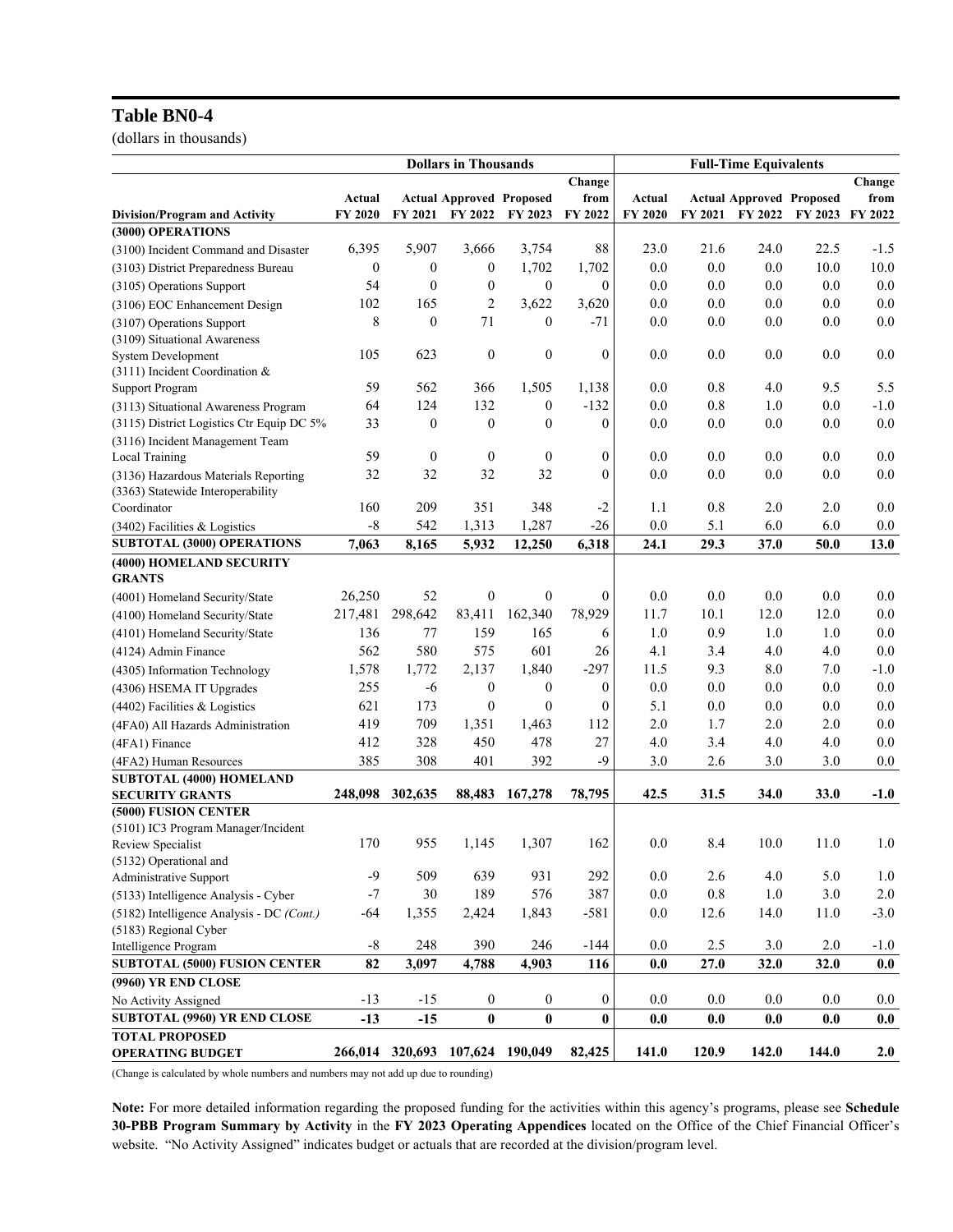## **Division Description**

The Homeland Security and Emergency Management Agency operates through the following 5 divisions:

**Plans and Preparedness** – provides tactical and strategic intelligence analysis and comprehensive planning, training, exercise, and disaster response and recovery support to District decision makers to promote resiliency in government agencies, critical infrastructure, and local communities.

**Operations** – houses the District's Emergency Operations Center, which is responsible for coordinating the District's response to emergencies and disasters within the District.

This division contains the following 7 activities:

- **Incident Command and Disaster** the main operational and control center for consequence management during emergencies, disasters, major special events, and national security events in the District;
- **District Preparedness Bureau** The National Preparedness Goal is "[a] secure and resilient Nation with the capabilities required across the whole community to prevent, protect against, mitigate, respond to, and recover from the threats and hazards that pose the greatest risk." The Goal essentially defines what it means for all communities to be prepared collectively for the threats and hazards that pose the greatest to the nation. The Goal identifies 32 distinct activities, called core capabilities, needed to address the risks. The Goal organizes these core capabilities into five categories, called mission areas. Some core capabilities apply to more than one mission area. For example, the first three core capabilities—Planning, Public Information and Warning, and Operational Coordination—are cross-cutting capabilities, meaning they apply to each of the five mission areas. In support of the National Preparedness Goal, HSEMA will conduct planning, training and exercise activities that will sustain or create capabilities to that end;
- **EOC Enhancement and Design** design and renovation of the HSEMA Annex and the District's Emergency Operations Center (EOC) at the Unified Communication Center;
- **Incident Coordination and Support (ICS) Program** develops EOC and ICS-related doctrine; designs, develops, and delivers trainings and exercises; provides technical assistance to partner departments/agencies; administers EOC activations; and provides deployable on-scene incident coordination and support;
- **Hazardous Materials Reporting** ensures the District maintains a systematic approach for fulfilling SARA Title III, Emergency Planning and Community Right-to-Know reporting, oversight, and emergency response needs;
- **Statewide Interoperability Coordinator** supports the Statewide Interoperability Coordinator, a federally required position that is the point of integration for interoperable communications programs and capabilities throughout the District. The position produces and maintains the Statewide Communications Interoperability Plan, and chairs the District's Interoperable Communications Committee meetings; and
- **Facilities and Logistics** develops, implements, and improves the District's logistical and resource tracking plans to improve response and recovery operations during an emergency.

**Finance/Administration and Homeland Security Grants** – serves as the State Administrative Agent for the Federal Homeland Security Grant programs that are awarded to the District of Columbia and for grant programs awarded to the NCR, which encompasses neighboring counties in Maryland and Virginia.

This division contains the following 7 activities:

- **Homeland Security/State (2 activities)** identifies and mitigates threats, risks, and vulnerabilities within the District of Columbia;
- **Administrative Finance** provides financial support for the Department of Homeland Security grants awarded to the District;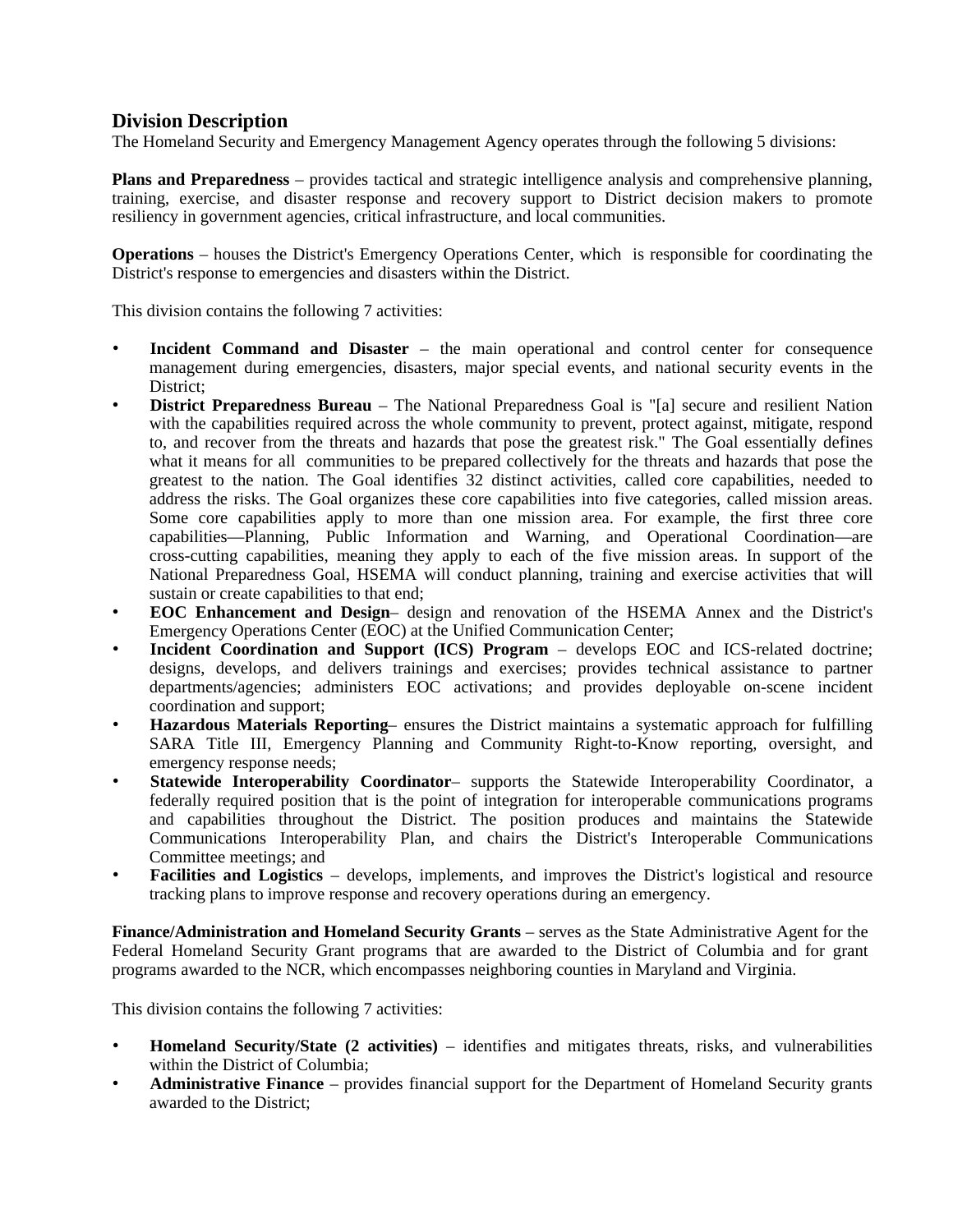- **Information Technology** provides information technology support of daily all-hazard incidents to achieve operational objectives. Manages the agency's information technology systems, in coordination with the Office of the Chief Technology Officer, and ensures the modernization of all agency technologies and systems;
- **All Hazards Administration** provide fiscal management of the daily all-hazard incidents to achieve operational objectives;
- **Finance** ensure the financial viability and longevity of the agency in accordance with District policies and the Director's priorities. Provides financial support for preparedness, disaster, and pre-disaster grants awarded to the District; and
- **Human Resources** provides human resources support for the executive, and administrative and operational support.

**Fusion Center**– the Washington Regional Threat Analysis Center (WRTAC) is an "all-threats, all-hazards" fusion center serving the District of Columbia and the NCR. Its mission is "to facilitate the full integration of available data in the region to detect, prevent, and respond to terrorist and other criminal activity, as well as to facilitate information sharing during any catastrophic event within the city of DC and the NCR."

This division contains the following 5 activities:

- **IC3 Program Manager/Incident Review Specialist** incident reviews specialist for the Emergency Operations Center;
- **Operational and Administrative Support** provides supervisory and administrative support to all fusion center operations;
- **Intelligence Analysis - Cyber Support** involves the core fusion center work performed by staff who perform intelligence analysis, including cybersecurity intelligence roles;
- **Intelligence** Analysis **-** DC involves the core fusion center work performed by staff who perform intelligence analysis roles, including the gathering, analysis, sharing, and production of intelligence; and
- **Regional Cyber Intelligence Program** implements the National Capital Region Threat Intelligence Consortium (NTIC) Cyber Center. The mission of the NTIC Cyber Center is to collect, analyze, respond to, and disseminate timely cyber threat information to and between the Federal, State, Local, and private sector agencies within the NCR. The Cyber Center will demonstrate value to the region by proactively sharing cyber threat intelligence through email distribution and social media camps.

**Agency Management** – provides administrative support and the required tools to achieve operational and programmatic results. This division is standard for all agencies using performance-based budgeting.

## **Division Structure Change**

The Homeland Security and Emergency Management Agency has no division structure changes in the FY 2023 proposed budget.

## FY 2022 Approved Budget to FY 2023 Proposed Budget, by Revenue Type

Table BN0-5 itemizes the changes by revenue type between the FY 2022 approved budget and the FY 2023 proposed budget. For a more comprehensive explanation of changes, please see the FY 2023 Proposed Budget Changes section, which follows the table.

## **Table BN0-5**

(dollars in thousands)

| <b>DESCRIPTION</b>                                  | DIVISION/PROGRAM | <b>BUDGET</b> |      |
|-----------------------------------------------------|------------------|---------------|------|
|                                                     |                  |               |      |
| <b>LOCAL FUNDS: FY 2022 Approved Budget and FTE</b> |                  | 5.667         | 29.2 |
| No Change                                           |                  |               | 0.0  |